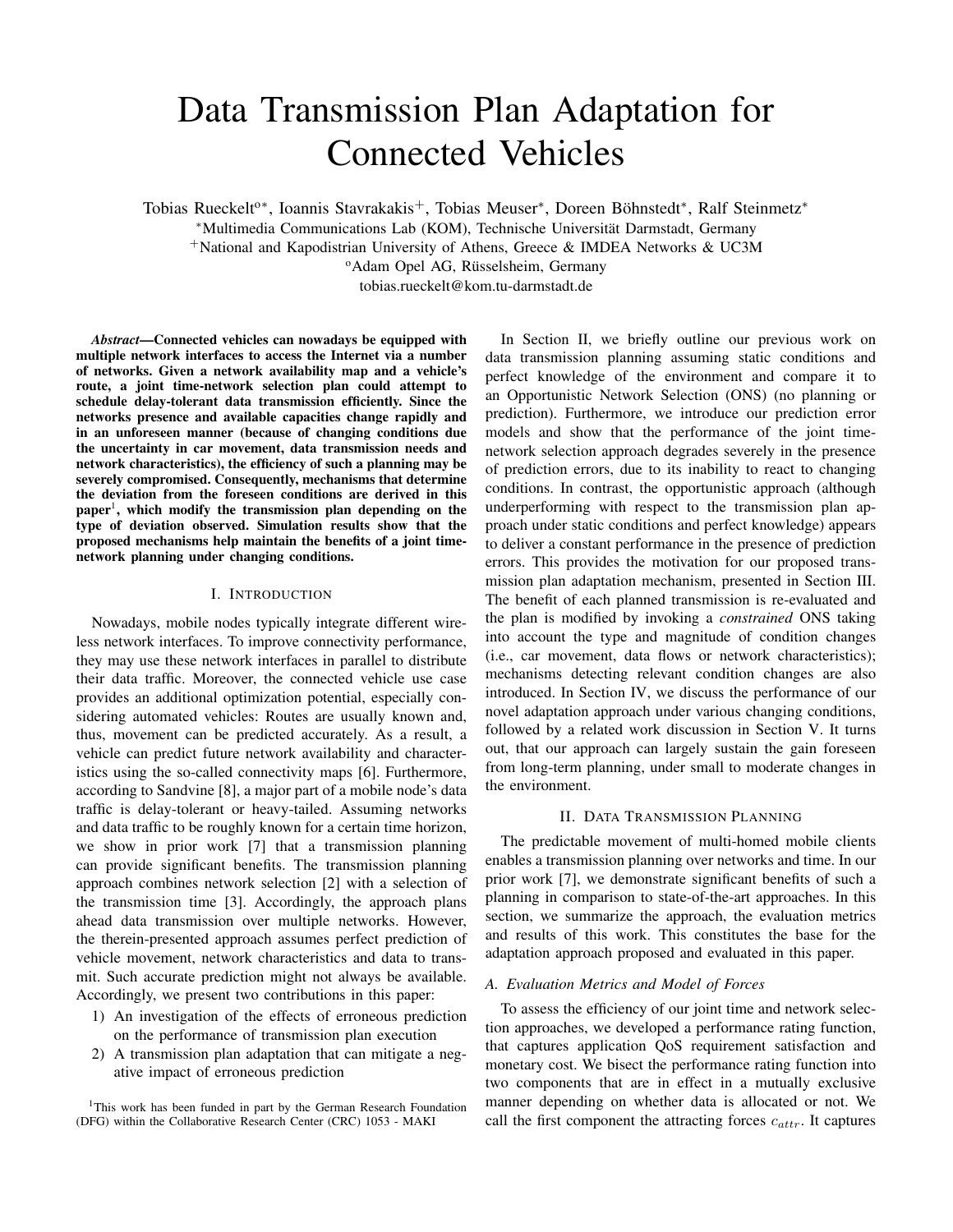

Fig. 1. Normalized Rating Score (NRS) of the transmission planners for different planning time horizon lengths

cost associated with data that is not allocated to a network, referred to as  $p^*$ , punishing the violation of a minimum throughput requirement. The second component, referred to as the repelling forces  $c_{rep}$ , captures cost associated with data that is allocated to a network, punishing the violation of the QoS requirements of the data flows (deadline, latency, jitter, preferred start time, etc.) or monetary transmission cost. The rating function in Equation (1) adds the two mutually exclusive components for a given transmission plan p.

$$
c(p) = c_{rep}(p) + c_{attr}(p^*)
$$
 (1)

Minimizing this cost function leads to the following effects: Networks attract data for allocation in general through  $c_{attr}$ , creating attracting forces for each data flow according to its priority. In addition, the repelling forces push data away from networks and time slots that cannot satisfy the data flow's OoS requirements. This results in data allocation to the best matching networks at matching points in time over the complete planning time horizon. For the detailed model of the cost function, refer to [7].

As the absolute value of the cost in Equation (1) strongly depends on the scenario, a Normalized Rating Score (NRS) is introduced to allow for a meaningful comparison of multiple scenarios. *NRS describes a transmission plan's used share of the absolute optimization potential of the given scenario.* A value of 0.8 means that a transmission plan uses 80% of the scenario's optimization potential. To define the optimization potential, we employ an upper and a lower bound. As a lower cost bound, we use the cost of an optimal transmission plan. As an upper cost bound, we use the average cost of random transmission plans. We assume this as a reasonable lower bound because no transmission plan, which was created with intent, should perform worse than random.

#### *B. Transmission Planners*

Transmission planners steer data allocation to networks and time to optimize the data transmission characteristics. We analyze three transmission planners from [7] in this paper. All of them use the same ratings for network selection and data flow prioritization. However, they differ in the way they handle the time dimension.

The first is a Network Selection (NS) derived from state-ofthe-art approaches. It allocates data to the currently available networks ignoring the time dimension. It prioritizes data flows and decides for each one, which currently available networks are best suited for its transmission. Finally, it allocates data according to these priorities.

As a second approach, we present an Opportunistic Network Selection (ONS). It extends Network Selection considering an opportunistic component, which decides whether to transmit data (as the NS would dictate) or not. This decision is based on an estimated benefit for data allocation, defined as the difference between the repelling (in case data is transmitted) and the attracting (in case data is not transmitted) forces. Whenever the benefit exceeds some threshold  $c_{lim}$ , the approach allocates data to the network. This is shown in Equation (2), showing the cost difference for a specific data allocation of data flow  $f$  at time slot  $t$  to network  $n$ . Rejecting non-beneficial transmission at the current point in time amounts to waiting for a better opportunity to transmit. This leads to a statistical time selection.

$$
c_{attr}(p_{f,t,n}^*) - c_{rep}(p_{f,t,n}) > c_{lim}
$$
 (2)

As a third approach, we present the Joint Transmission Planning (JTP), as introduced in [7]. Instead of considering currently available networks only, JTP selects the best transmission opportunities within the complete planning time horizon. It plans data allocation ahead to a time, in which the transmission is expected to be most beneficial. Hence, it represents a joint time-network selection, which handles the time dimension explicitly. However, the approach requires a prediction of network availability and characteristics, of client movement and of the data to transmit. Figure 2 visualizes the characteristic behaviors. It shows the benefit over time for allocating data as a black thin curve. Allocating data with higher benefit leads to a lower cost function value, representing a better transmission. In addition, the figure contains lines for the cost-benefit thresholds  $c_{lim}$  of ONS. ONS sets  $c_{lim} = 0$ by default (magenta dotted line), thus allocating data at the earliest point in time offering a transmission benefit. In the example, this corresponds to the first benefit 'hill'. In contrast, JTP allocates data during the highest benefit (green); in the example the second 'hill'. Figure 1 presents the Normalized Rating Score results of the transmission planners for different planning time horizon lengths. JTP uses up to 91.5% of the scenario optimization potential, significantly outperforming the two state-of-the-art approaches, NS and ONS, which use only up to 65.2% and 82.3%, respectively.

The results for the JTP approach in Figure 1 are derived assuming perfect knowledge of the environment, i.e. network resources and demand characteristics. As this can hardly be the case in real environments, predictions about the state of the environment in the future will not be perfect. In this paper, we first introduce prediction error models and analyze the impact of errors on the performance of the planners. Then, we propose a transmission plan adaptation approach that takes into account prediction errors, which is the main contribution of this paper.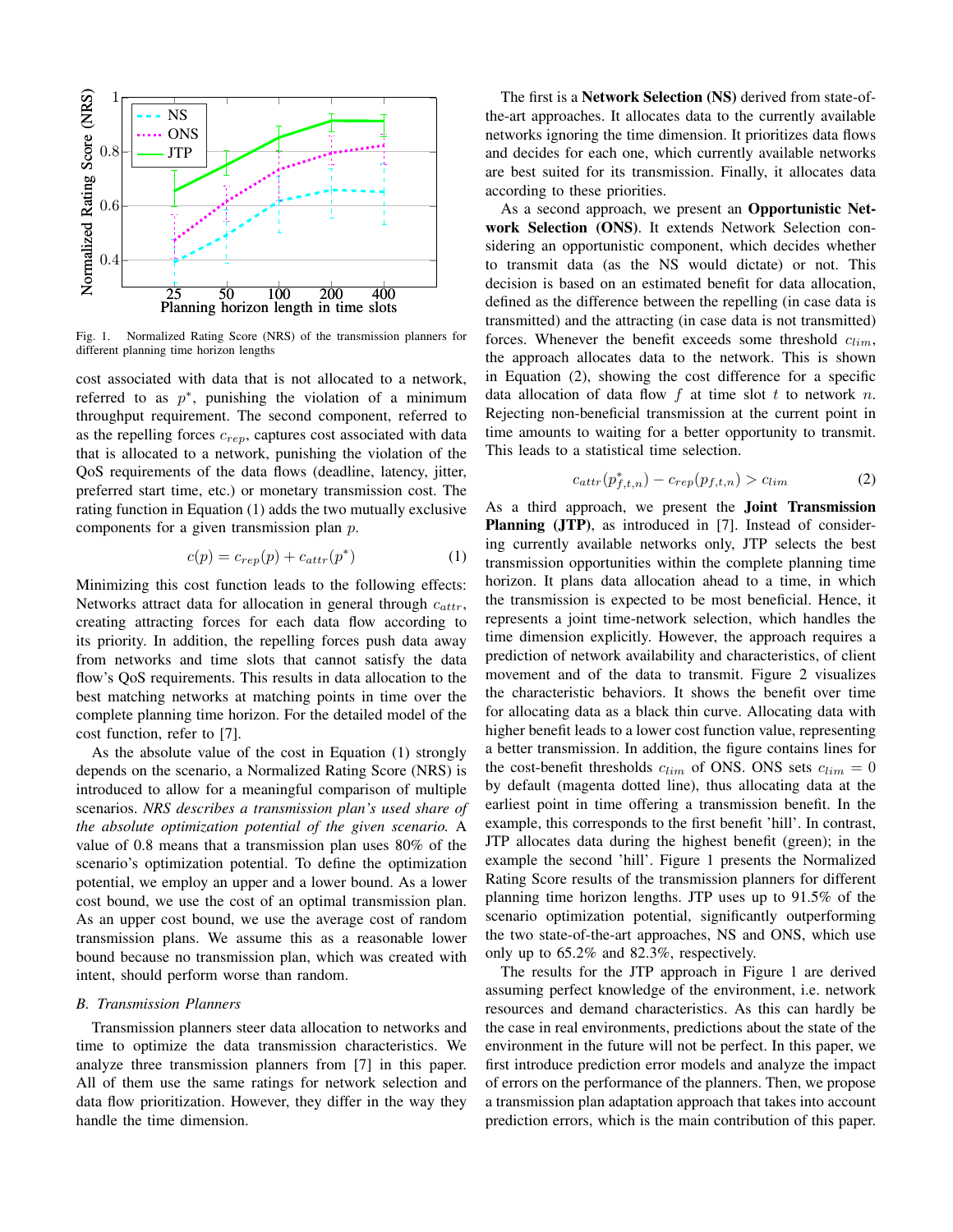## III. ADAPTATION OF TRANSMISSION PLANS

Transmission plans are applicable whenever prediction is correct. Nevertheless, what does happen if the prediction used for transmission plan creation is erroneous? In this section, we analyze prediction error types of the connected vehicle use case and design a novel adaptation approach with the goal of robustness against this kind of uncertainty.

## *A. Prediction Errors*

In a connected vehicle environment, transmission plans are derived based on some predictions on the vehicle movement, the encountered network characteristics and the data to be transmitted. As such predictions may not be correct, it is important that resulting prediction errors are calculated and some adjustments in the transmission plan are made. The Symmetrical Mean Absolute Percentage Error (SMAPE) [4] is employed to measure those prediction errors. The movement prediction error mainly affects the availability of networks. For example, a vehicle, which moves faster than expected, may reach a small range network earlier and may spend less time in its covered area. We measure the error in the number of time slot drifts over the planning horizon. The network characteristics prediction error affects the throughput, latency and jitter of the networks over time. Finally, the data flow prediction error arises from canceling or pausing running data transmissions or from unexpected new data transmissions. Next, we present our adaptation approach handling these three types of errors.

## *B. Adaptation Approach*

The idea of our adaptation approach is to use a *constrained* ONS whose decision threshold is determined according to environmental changes so that the data transmission plan that is actually implemented is still beneficial. First, we design a transmission plan execution algorithm, which constraints ONS to implement the initial transmission plan, when no environmental changes occur. Second, to allow ONS to adapt the plan as a reaction to environmental changes, we present three adaptation mechanisms that dynamically relax the constraints and modify parameters of the first algorithm.

*Execution Algorithm:* To follow the transmission plan, this algorithm suppresses each data transmission of ONS, which does not comply with the plan. Therefore, the mechanism increases the benefit threshold  $c_{lim}$  of ONS to the flow's maximum benefit value  $c_{max}(f, t)$ , defined as the supremum of its attracting force according to Equation (3). When, in contrast, data is allocated in the initial plan, it sets the threshold to the flow's minimum benefit value  $c_{min}(f, t)$ , defined as the infimum of its repelling forces, which is based on the highest requirement violations from the currently available networks  $N_0$  according to Equation (4). To decide which of the two threshold values ONS should use, the execution algorithm compares the amount of released data  $p^{rel}(f, t_0)$ from Equation (5) to the actually allocated data  $s^{alloc}(f, t_0)$  of flow f from Equation (6) at the current time slot  $t_0$  according



Fig. 2. Schematic of basic concept

to Equation (7). While the released data  $p^{rel}(f, t_0, n)$  does not change over time within in the considered time slot, the value of the actually allocated data  $s<sup>alloc</sup>$  is refreshed continuously, stopping the allocation as soon as the amount of the data planned for the current time slot is reached.

$$
c_{max}(f,t) = \sup_{t \in T} c_{attr}(p_{f,t,n}^*)
$$
\n(3)

$$
c_{min}(f,t) = \inf_{n \in N_0} c_{rep}(p_{f,t,n})
$$
\n(4)

$$
p^{rel}(f, t_0, n) = p_{f, t_0, n} \tag{5}
$$

$$
s^{alloc}(f, t_0, n) = s_{f, t_0, n}
$$
\n<sup>(6)</sup>

$$
c_{lim} = \begin{cases} c_{min}(f), & s^{alloc}(f, t_0, n) < p^{rel}(f, t_0, n) \\ c_{max}(f), & else \end{cases}
$$
(7)

*1) Extended Data Release Mechanism:* Our first adaptation mechanism addresses changes in the network characteristics. This corresponds, firstly, to changed transmission characteristics like latency and jitter and, secondly a differing throughput. Changes in network characteristics may affect the flow-network matching and preference. Strong performance degradation of networks might lead to the case in which transmission is not beneficial at all. To let the constrained ONS decide whether to transmit or not, we set the minimum threshold  $c_{min}$  to the ONS's default value 0 according to Equation (8). This restricts each data allocation to the cases for which ONS still considers a sufficient benefit. In addition, we relax constraints to employ ONS for re-evaluation of the flownetwork matching and a re-selection using the actual network characteristics. Therefore, the adaptation stops distinguishing networks for releasing data, constraining all networks in the current time slot equally due to considering the sum of allocated data over all networks as shown in Equations (9) and (10).

To address unbiased throughput fluctuations, we relax the execution algorithm's limit for the amount of released data. Instead of focusing on the amount of data planned for transmission for each time slot separately, we redefine the released data  $p^{rel}(f)$  according to Equation (9) to cover all data allocated in the initial plan until the current point in time  $t_0$  plus the flow's data, which has not been allocated in the initial plan at all  $p_f^*$ . This helps the approach to cope with unbiased fluctuating network throughput and allows the constrained ONS to fill unexpected additional network resources opportunistically with initially non-allocated data  $p_f^*$ . As visualized with an example in Figure 2 using a gray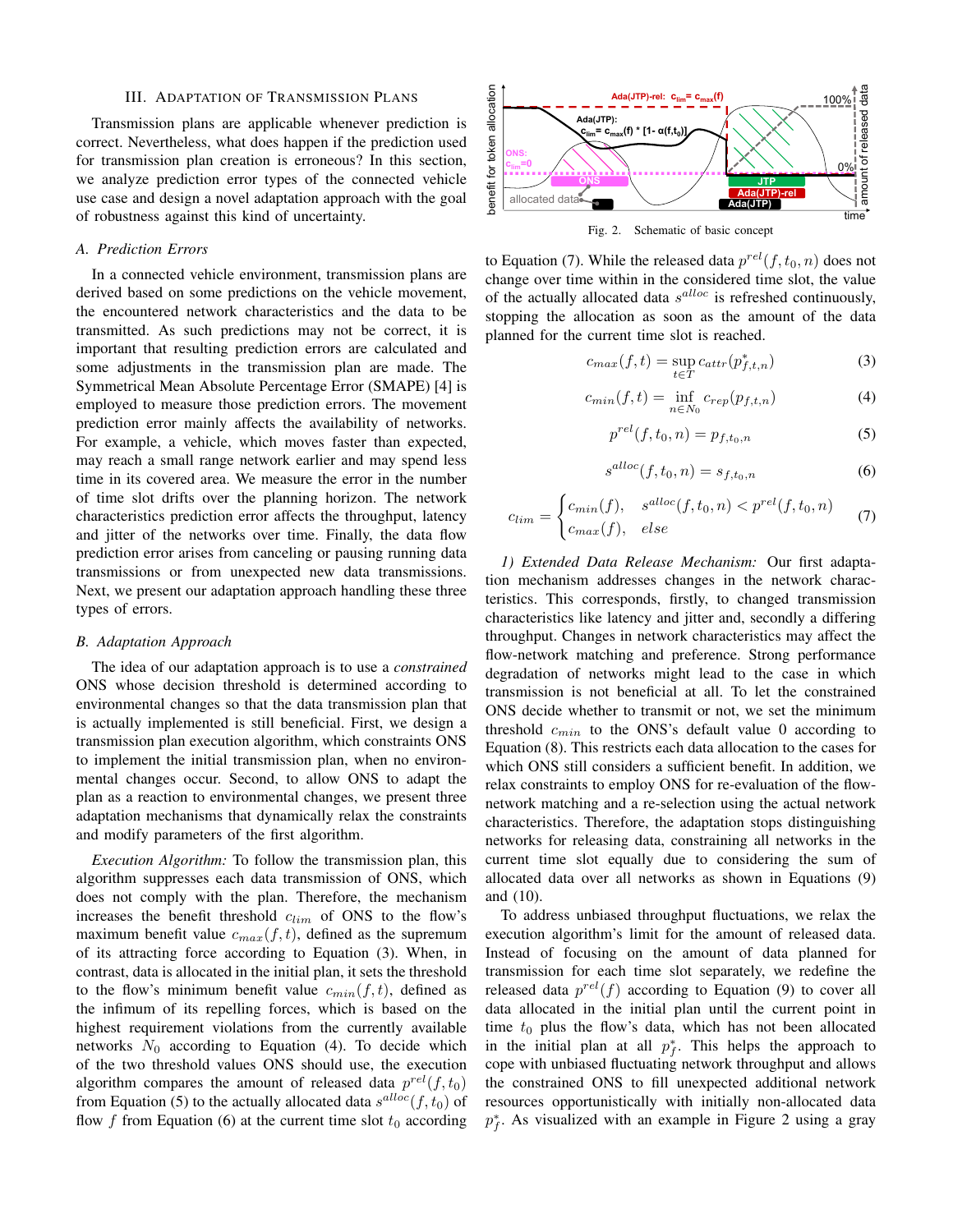dashed line at the right, it releases data for allocation according to the plan. In the case of no prediction errors, this results in setting the cost-benefit threshold  $c_{lim}$  according to the red dashed line, which lets this adaptation mechanism *Ada(JTP) rel* (red) stay close to the initial plan.

$$
c_{min}(f, t) = 0 \tag{8}
$$

$$
p^{rel}(f, t_0, n) = p_f^* + \sum_{t=0}^{t_0} \sum_{n \in N} p_{f, t, n}
$$
 (9)

$$
s^{alloc}(f, t_0, n) = \sum_{t=0}^{t_0} \sum_{n \in N} s_{f, t, n}
$$
 (10)

*2) Location reference mechanism:* To cope with movement prediction errors, we present our corresponding adaptation mechanism, which refers to the initial plan by vehicle location instead of time. When a vehicle moves e.g. faster than predicted, it reaches and leaves short range networks earlier than expected. Compared to the prediction, location-dependent network characteristics move to another point in time. As a result, network availability is modified from the initial timeline, impacting on the network selection of the transmission plan. However, for delay-tolerant data transfers, the impact of network selection according to the plan dominates the impact of allocating data at the planned transmission time. To address this issue, we employ the following mechanism: *For delaytolerant data flows, consider the spatial dimension of the transmission plan, i.e. the vehicle's location, and ignore the temporal one.* Referring to the spatial dimension is equivalent to a temporal offset  $\epsilon_{move}(t_0)$  of the transmission plan. The location reference mechanism shifts data transmission in time by this temporal offset in order to preserve the initial network selection. However, for non-delay-tolerant data flows, e.g. interactive ones, this temporal transmission offset may lead to a requirement violation. Hence, we limit the temporal offset  $\epsilon_{move}(t_0)$  to the maximum delay tolerance of the data flow, which our model from prior work [7] encodes in a throughput requirement window parameter  $\Delta \hat{t}_f^{min}$ , c.f. Equation (11). Accordingly, we employ the time-limited spatial reference  $t^{loc}(f, t_0)$  according to equation 12 to refer to the initial plan. This limited spatial reference preserves the initial network selection of the transmission plan for delay-tolerant data flows but accounts temporal requirements for non-delay-tolerant flows.

$$
t_f^{offset} = \min(\Delta \hat{t}_f^{min}, \|\epsilon_{move}(t_0)\|)
$$
 (11)

$$
t^{loc}(f,t_0) = \begin{cases} t_0 + t_f^{offset}, & \epsilon_{move}(t_0) > 0\\ t_0 - t_f^{offset}, & else \end{cases}
$$
(12)

Referring to the corresponding vehicle location in the transmission plan to release data for allocation causes one problem: whenever the car stops, no additional data is released. There is no progress in the vehicle's location and, thus, the transmission pauses. This effect impairs transmission similarly when the car moves slower than expected. To address this issue, our mechanism modifies the condition for the  $c_{lim}$ threshold selection of Equation (7) to that from Equation (13). *Whenever data is allocated within the initial plan in the reference time slot, release data for transmission.* Hence, this mechanism together with the extension in triggering conditions handles movement prediction errors up to a certain degree.

$$
s^{alloc}(f, t_0, n) < p^{rel}(f, t^{loc}(f, t_0), n)
$$
\n
$$
\text{or } \left(\sum_{n \in N} p_{f, t^{loc}(f, t_0), n}\right) > 0 \tag{13}
$$

*3) Flow Prediction Error Handling:* Finally, our third mechanism treats flow prediction errors. Flow prediction errors refer to additional data to be transmitted, time shifts in data transmission and canceled data transmission. For new data, there exists no reference in the existing transmission plan. Hence, we let the mechanism release new data completely for opportunistic transmission, handling it equivalently to the non-allocated data  $p_f^*$ . This way, the opportunistic algorithm automatically prioritizes active data flows correctly integrating the new ones into the ongoing transmission. However, prediction errors concerning planned transmissions have to be treated explicitly. This covers especially planned non-delay-tolerant data flows, whose transmission time differs from the predicted one. Hence, we consider the SMAPE flow prediction error  $\epsilon_{flow}(f, t)$  over the time span of the past throughput window  $\Delta \hat{t}_f^{min}$  of the flow. However, for delay-tolerant flows, a pure opportunistic transmission might lead to a worse network selection. Hence, instead of setting  $c_{lim}$  to 0, we reduce  $c_{max}$ with rising error according to Equation (14) and (15). Thus, *when flow prediction errors occur, our approach does not suppress data allocation but restrict it to opportunities in which an error-dependent benefit threshold is reached.* We illustrate the threshold adaptation  $\alpha(f, t_0)$  from Equation (14) in Figure 2 as a thick black line. In the example, this results in partial earlier data allocation for *Ada(JTP)* (black).

$$
\alpha(f, t_0) = 1 - \sum_{t=t_0 - \Delta \hat{t}_f^{min}}^{t_0} \frac{\epsilon_{flow}(f, t)}{\Delta \hat{t}_f^{min}} \tag{14}
$$

$$
c_{max}(f, t_0) = \sup_{t \in T} c_{attr}(p_{f,t,n}^*) \cdot \alpha(f, t_0)
$$
 (15)

Conclusively, our transmission plan adaptation approach combines the advantages of Opportunistic Network Selection and Joint Transmission Planning. Thus, it allows for opportunistic transmission when high prediction errors render parts of an initial plan infeasible but can exploit the superior transmission patterns in terms of time and network selection from long-term planning. We evaluate the effects of the execution and the three adaptation mechanisms within the next section.

## IV. EVALUATION

To analyze the performance of the transmission plan adaptation mechanism (Ada), we assess its performance under controlled variation of the prediction errors with the above presented Normalized Rating Score (NRS) and compare it to that of the Opportunistic Network Selection (ONS) and the pure plan Execution (Exec). As additional performance reference, we show the results of Joint Transmission Planning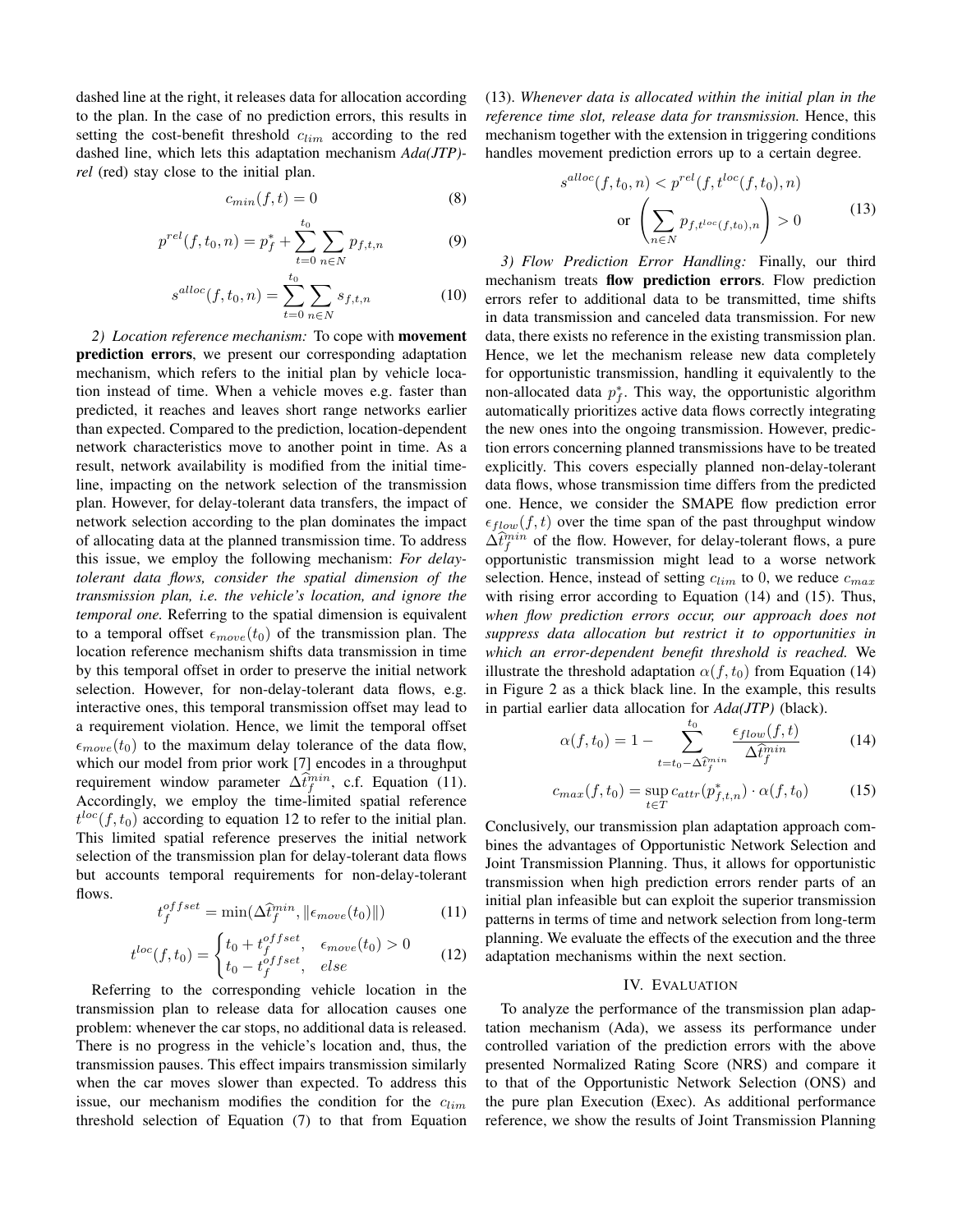

Fig. 3. Planners' NRS over SMAPE: movement, network, data flow, combined and execution duration in seconds per instance

(JTP) with perfect prediction. JTP uses this perfect prediction for all modified scenarios, independent from the defined error on the x-axis. It defines an upper bound for reference. We apply the different approaches to scenarios with 100 time slots, covering 2 cellular networks and 6 WiFi networks, which are available within the scenario's planning horizon. The number of data flows is initially 8 and varies due to flow prediction errors. We apply the different approaches to 50 randomized scenarios per run. For execution of each instance, we use a single core of a server machine with Intel Xeon E5- 2643 v3 @ 3.4GHz and 512 GB RAM. To show the typical performance and its distribution, we give the  $Q_{25\%}, Q_{50\%}$ (median) and  $Q_{75\%}$  quantiles. We vary the prediction errors (SMAPE) separately for movement, network characteristics, data traffic and finally for a combined one between 0.0 and 0.5. We let the adaptation approach follow the plan of JTP and abbreviate the different mechanisms with (1) Ada(JTP) rel: ONS with the data release mechanism (2) Ada(JTP)-relloc: with additional location reference mechanism and (3) Ada(JTP): the final approach covering all three mechanisms.

The results are presented in Figure 3, showing the graphs for each of the error types and the combined case. First of all, we notice that the pure execution of the plan Exec(JTP) suffers substantially from robustness. It sinks far below the performance of ONS even for small prediction errors.

In contrast, the performance of our adaptation approach stays approximately between those of JTP and ONS, starting at the JTP's and converging towards the ONS's performance for rising errors. Increasing the network prediction error (a) shows that our basic data release mechanism is able to handle this error type well. Even at an error of 0.5, the adaptation sustains a gain from long-term planning of about 4.5% NRS over ONS which corresponds to 36.23% of the performance margin between JTP and ONS. However, the basic data release Ada(JTP)-rel algorithm's performance decreases fast with rising movement prediction error (b). Adding the spatial reference algorithm Ada(JTP)-rel-loc, which we designed to cope with this error type, resolves this issue. The performance loss from movement prediction error is even less significant than for the network prediction error. It still reaches a performance surplus of 6.24% NRS over ONS, which represents 57.62% of the margin. Thus, our mechanisms are able to cope well with network and movement prediction errors. Accordingly, conserving decisions for network selection and delaying data purposefully with the data release mechanism provide effective means to keep a significant share of the planning performance gain. However, data flow prediction errors (c) impose a tough challenge. According to our third mechanism, unplanned data is transmitted opportunistically. Furthermore, the adaptation transmits data for which the desired transmission times change partially opportunistic with an error dependent threshold. Since we cannot treat new nor canceled data transmissions, the effect of this error handling is rather small. However, while the above-mentioned mechanisms drop at the level of ONS, the third mechanism is able to keep a performance benefit of 1.41% NRS, corresponding to 11.07% of the margin between ONS and JTP. Finally, we combine the prediction errors in graph (d). A value of 0.2 represents a prediction error of 0.2